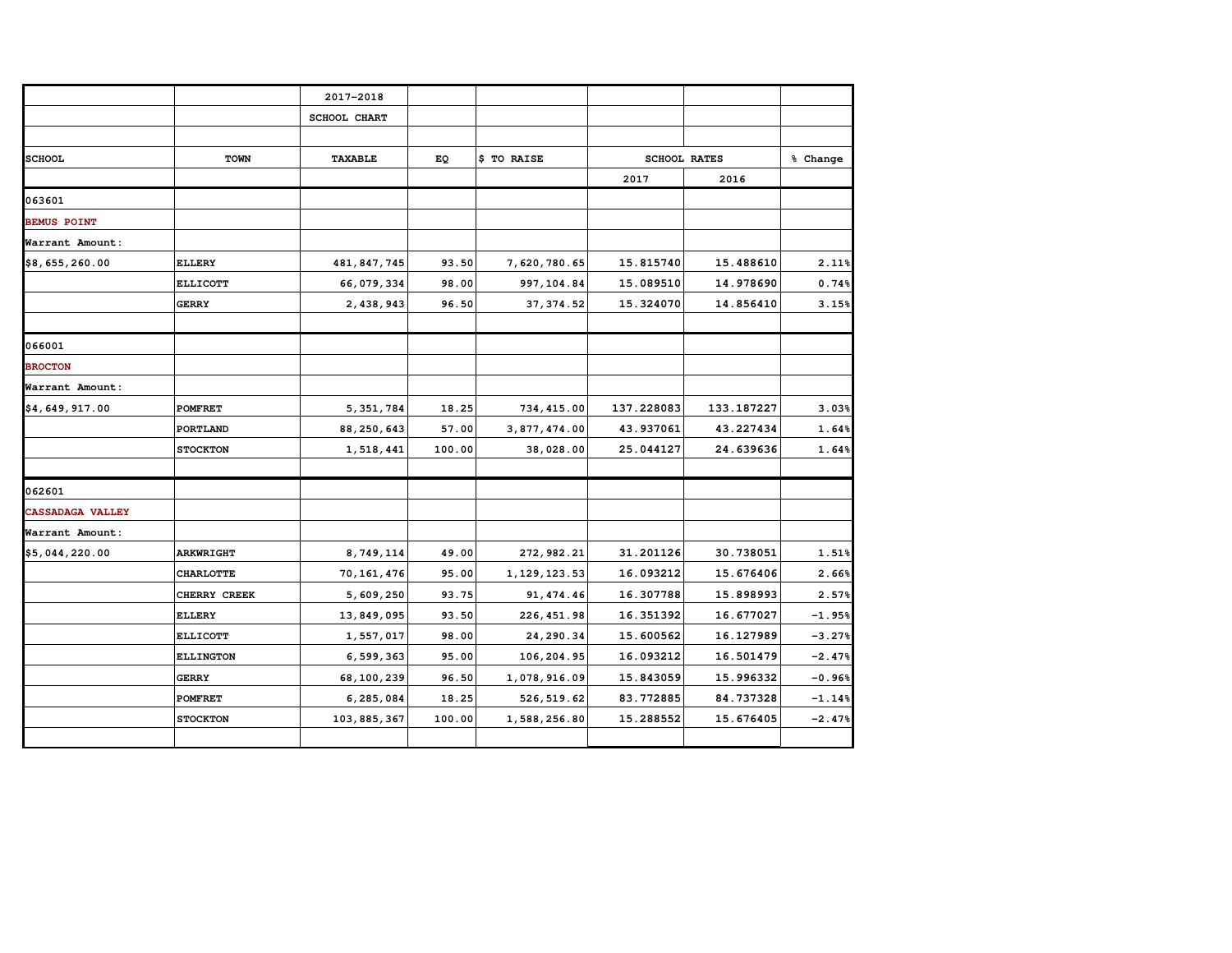|                 |                   | 2017-2018           |        |              |           |                     |          |
|-----------------|-------------------|---------------------|--------|--------------|-----------|---------------------|----------|
|                 |                   | <b>SCHOOL CHART</b> |        |              |           |                     |          |
|                 |                   |                     |        |              |           |                     |          |
| <b>SCHOOL</b>   | TOWN              | <b>TAXABLE</b>      | EQ     | \$ TO RAISE  |           | <b>SCHOOL RATES</b> |          |
|                 |                   |                     |        |              | 2017      | 2016                |          |
| 062803          |                   |                     |        |              |           |                     |          |
| CHAUTAUQUA LAKE |                   |                     |        |              |           |                     |          |
| Warrant Amount: |                   |                     |        |              |           |                     |          |
| \$11,495,319.00 | <b>CHAUTAUQUA</b> | 1,020,775,504       | 100.00 | 9,320,924.04 | 9.131218  | 8.966197            | 1.84%    |
|                 | <b>ELLERY</b>     | 19,546,518          | 93.50  | 190,891.47   | 9.766009  | 9.538507            | 2.39%    |
|                 | NORTH HARMONY     | 197, 451, 851       | 99.50  | 1,812,036.15 | 9.177104  | 8.966197            | 2.35%    |
|                 | <b>PORTLAND</b>   | 3,848,601           | 57.00  | 61, 653.36   | 16.019681 | 15.730170           | 1.84%    |
|                 | <b>STOCKTON</b>   | 8,203,769           | 100.00 | 74, 910.41   | 9.131218  | 8.966197            | 1.84%    |
|                 | <b>WESTFIELD</b>  | 2,905,057           | 76.00  | 34, 903.57   | 12.014761 | 11.797628           | 1.84%    |
|                 |                   |                     |        |              |           |                     |          |
| 063201          |                   |                     |        |              |           |                     |          |
| <b>CLYMER</b>   |                   |                     |        |              |           |                     |          |
| Warrant Amount: |                   |                     |        |              |           |                     |          |
| \$4,111,939.00  | <b>CLYMER</b>     | 73, 471, 686        | 100.00 | 993, 580.18  | 13.523300 | 13.548700           | $-0.19%$ |
|                 | FRENCH CREEK      | 115, 054, 394       | 100.00 | 1,555,915.91 | 13.523300 | 13.548700           | $-0.19%$ |
|                 | <b>MINA</b>       | 115, 216, 522       | 100.00 | 1,558,108.42 | 13.523300 | 13.548700           | $-0.19%$ |
|                 | <b>SHERMAN</b>    | 320,520             | 100.00 | 4,334.49     | 13.523300 | 13.548700           | $-0.19%$ |
|                 |                   |                     |        |              |           |                     |          |
| 060300          |                   |                     |        |              |           |                     |          |
| DUNKIRK CITY    |                   |                     |        |              |           |                     |          |
| Warrant Amount: |                   |                     |        |              |           |                     |          |
| \$9,771,218.00  | DUNKIRK-CITY      | 286, 840, 816       | 79.00  | 6,524,189.51 | 22.744983 | 22.048745           | 3.16%    |
|                 | DUNKIRK-TOWN      | 101,830,409         | 69.00  | 2,651,802.08 | 26.041357 | 25.883309           | 0.61%    |
|                 | <b>SHERIDAN</b>   | 19,544,362          | 59.00  | 595,226.41   | 30.455147 | 29.277841           | 4.02%    |
|                 |                   |                     |        |              |           |                     |          |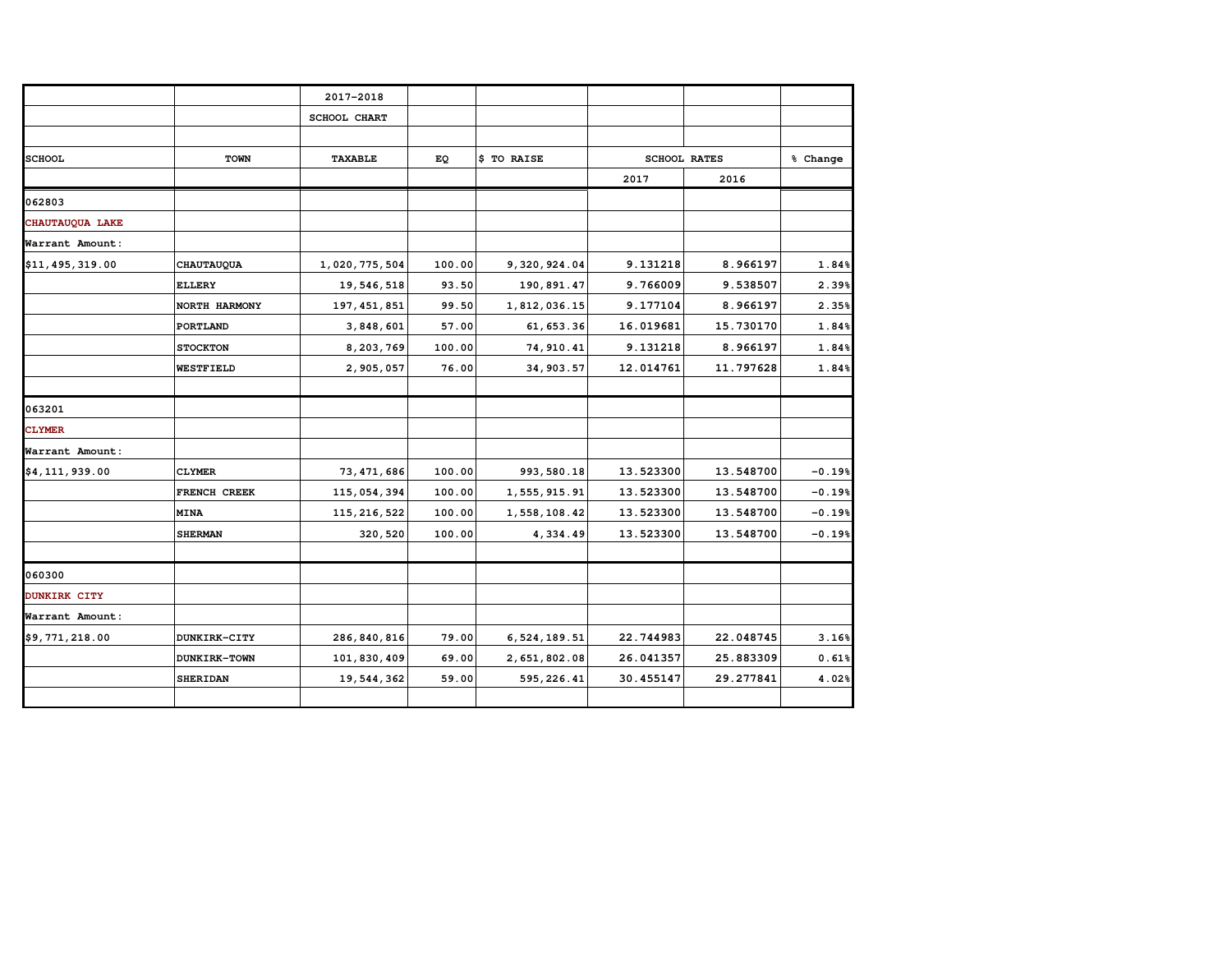|                      |                     | 2017-2018           |        |                 |                     |            |          |
|----------------------|---------------------|---------------------|--------|-----------------|---------------------|------------|----------|
|                      |                     | <b>SCHOOL CHART</b> |        |                 |                     |            |          |
|                      |                     |                     |        |                 |                     |            |          |
| <b>SCHOOL</b>        | <b>TOWN</b>         | <b>TAXABLE</b>      | EQ     | \$ TO RAISE     | <b>SCHOOL RATES</b> |            | % Change |
|                      |                     |                     |        |                 | 2017                | 2016       |          |
| 063801               |                     |                     |        |                 |                     |            |          |
| <b>FALCONER</b>      |                     |                     |        |                 |                     |            |          |
| Warrant Amount:      |                     |                     |        |                 |                     |            |          |
| \$7,006,464.00       | CARROLL             | 3,596,265           | 100.00 | 68, 216.73      | 18.968772           | 19.019114  | $-0.26%$ |
|                      | <b>ELLICOTT</b>     | 227, 701, 289       | 98.00  | 4, 407, 361.12  | 19.355890           | 19.566990  | $-1.08%$ |
|                      | <b>ELLINGTON</b>    | 41, 180, 510        | 95.00  | 822, 256.54     | 19.967129           | 20.020121  | $-0.26%$ |
|                      | <b>GERRY</b>        | 6,663,309           | 96.50  | 130, 979.06     | 19.656759           | 19.407260  | 1.29%    |
|                      | <b>POLAND</b>       | 80, 675, 808        | 97.00  | 1,577,650.55    | 19.555435           | 19.019114  | 2.82%    |
|                      |                     |                     |        |                 |                     |            |          |
| 064603               |                     |                     |        |                 |                     |            |          |
| <b>FORESTVILLE</b>   |                     |                     |        |                 |                     |            |          |
| Warrant Amount:      |                     |                     |        |                 |                     |            |          |
| \$3,795,168.00       | <b>ARKWRIGHT</b>    | 19,069,645          | 49.00  | 660, 732.18     | 34.648374           | 33.892583  | 2.23%    |
| (Including Catt. Co) | <b>HANOVER</b>      | 92, 154, 481        | 89.00  | 1,757,945.41    | 19.076071           | 19.205797  | $-0.68%$ |
|                      | <b>SHERIDAN</b>     | 27,069,172          | 59.00  | 778,936.21      | 28.775768           | 28.336422  | 1.55%    |
|                      | VILLENOVA           | 13, 119, 131        | 52.50  | 424, 252.78     | 32.338482           | 30.866460  | 4.77%    |
|                      |                     |                     |        |                 |                     |            |          |
| 065801               |                     |                     |        |                 |                     |            |          |
| <b>FREDONIA</b>      |                     |                     |        |                 |                     |            |          |
| Warrant Amount:      |                     |                     |        |                 |                     |            |          |
| \$15,822,024.00      | <b>ARKWRIGHT</b>    | 6,727,035           | 49.00  | 304, 544.29     | 45.271700           | 43.470370  | 4.14%    |
|                      | <b>DUNKIRK-TOWN</b> | 628,261             | 69.00  | 20,198.26       | 32.149470           | 32.130270  | 0.06%    |
|                      | <b>POMFRET</b>      | 112, 773, 854       | 18.25  | 13, 707, 820.38 | 121.551400          | 119.837230 | 1.43%    |
|                      | <b>PORTLAND</b>     | 16, 124, 086        | 57.00  | 627, 513.54     | 38.917770           | 38.894540  | 0.06%    |
|                      | <b>SHERIDAN</b>     | 30, 904, 070        | 59.00  | 1, 161, 947.53  | 37.598530           | 36.344080  | 3.45%    |
|                      |                     |                     |        |                 |                     |            |          |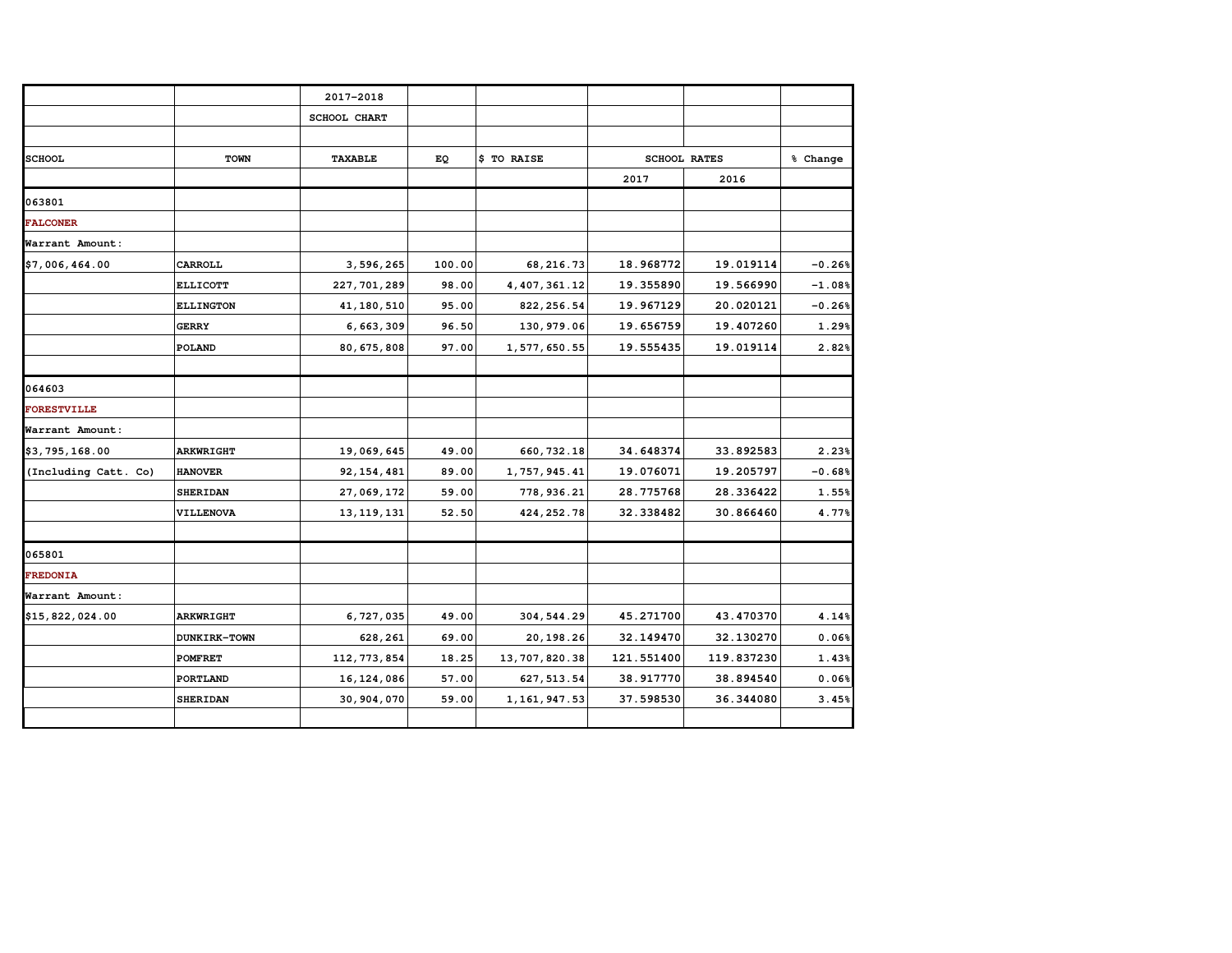|                      |                  | 2017-2018     |        |                |                     |           |          |
|----------------------|------------------|---------------|--------|----------------|---------------------|-----------|----------|
|                      |                  | SCHOOL CHART  |        |                |                     |           |          |
|                      |                  |               |        |                |                     |           |          |
| <b>SCHOOL</b>        | <b>TOWN</b>      | TAXABLE       | EQ     | \$ TO RAISE    | <b>SCHOOL RATES</b> |           | % Change |
|                      |                  |               |        |                | 2017                | 2016      |          |
| 062401               |                  |               |        |                |                     |           |          |
| <b>FREWSBURG</b>     |                  |               |        |                |                     |           |          |
| Warrant Amount:      |                  |               |        |                |                     |           |          |
| \$5,275,809.00       | <b>BUSTI</b>     | 14, 229, 931  | 100.00 | 349,643.61     | 24.570998           | 24.335466 | 0.97%    |
| (Including Catt. Co) | CARROLL          | 135, 185, 517 | 100.00 | 3, 321, 716.86 | 24.571544           | 24.336010 | 0.97%    |
|                      | <b>KIANTONE</b>  | 43, 226, 915  | 95.00  | 1, 118, 029.96 | 25.864209           | 25.670324 | 0.76%    |
|                      | <b>POLAND</b>    | 11,728,318    | 97.00  | 297,089.16     | 25.330926           | 24.335467 | 4.09%    |
|                      |                  |               |        |                |                     |           |          |
| 047201               |                  |               |        |                |                     |           |          |
| <b>GOWANDA</b>       |                  |               |        |                |                     |           |          |
| Warrant Amount:      |                  |               |        |                |                     |           |          |
| \$1,393.26           | <b>HANOVER</b>   | 72,062        | 89.00  | 1,393.26       | 19.334120           | 19.962469 | $-3.15%$ |
|                      |                  |               |        |                |                     |           |          |
| 060800               |                  |               |        |                |                     |           |          |
| <b>JAMESTOWN</b>     |                  |               |        |                |                     |           |          |
| Warrant Amount:      | <b>JAMESTOWN</b> | 668, 676, 540 | 100.00 | 13,080,910.48  | 19.562389           | 19.619870 | $-0.29%$ |
| \$14,641,567.00      | <b>KIANTONE</b>  | 37, 101, 985  | 95.00  | 764,073.54     | 20.593872           | 20.700191 | $-0.51%$ |
|                      | <b>BUSTI</b>     | 27, 462, 832  | 100.00 | 537, 287.75    | 19.564179           | 19.623781 | $-0.30%$ |
|                      | <b>ELLICOTT</b>  | 12,861,495    | 98.00  | 256, 759. 78   | 19.963448           | 20.189075 | $-1.12%$ |
|                      | <b>CARROLL</b>   | 48,923        | 100.00 | 957.14         | 19.564179           | 19.623781 | $-0.30%$ |
|                      |                  |               |        |                |                     |           |          |
| 064801               |                  |               |        |                |                     |           |          |
| <b>PANAMA</b>        |                  |               |        |                |                     |           |          |
| Warrant Amount:      |                  |               |        |                |                     |           |          |
| \$3,464,980.00       | <b>BUSTI</b>     | 28, 115, 677  | 100.00 | 506, 341.71    | 18.009231           | 18.238500 | $-1.26%$ |
|                      | <b>HARMONY</b>   | 86, 388, 109  | 95.00  | 1,637,666.73   | 18.957085           | 19.239000 | $-1.47%$ |
|                      | NORTH HARMONY    | 71,308,150    | 99.50  | 1,290,658.21   | 18.099729           | 18.238500 | $-0.76%$ |
|                      | <b>SHERMAN</b>   | 1,683,212     | 100.00 | 30, 313.35     | 18.009229           | 18.238500 | $-1.26%$ |
|                      |                  |               |        |                |                     |           |          |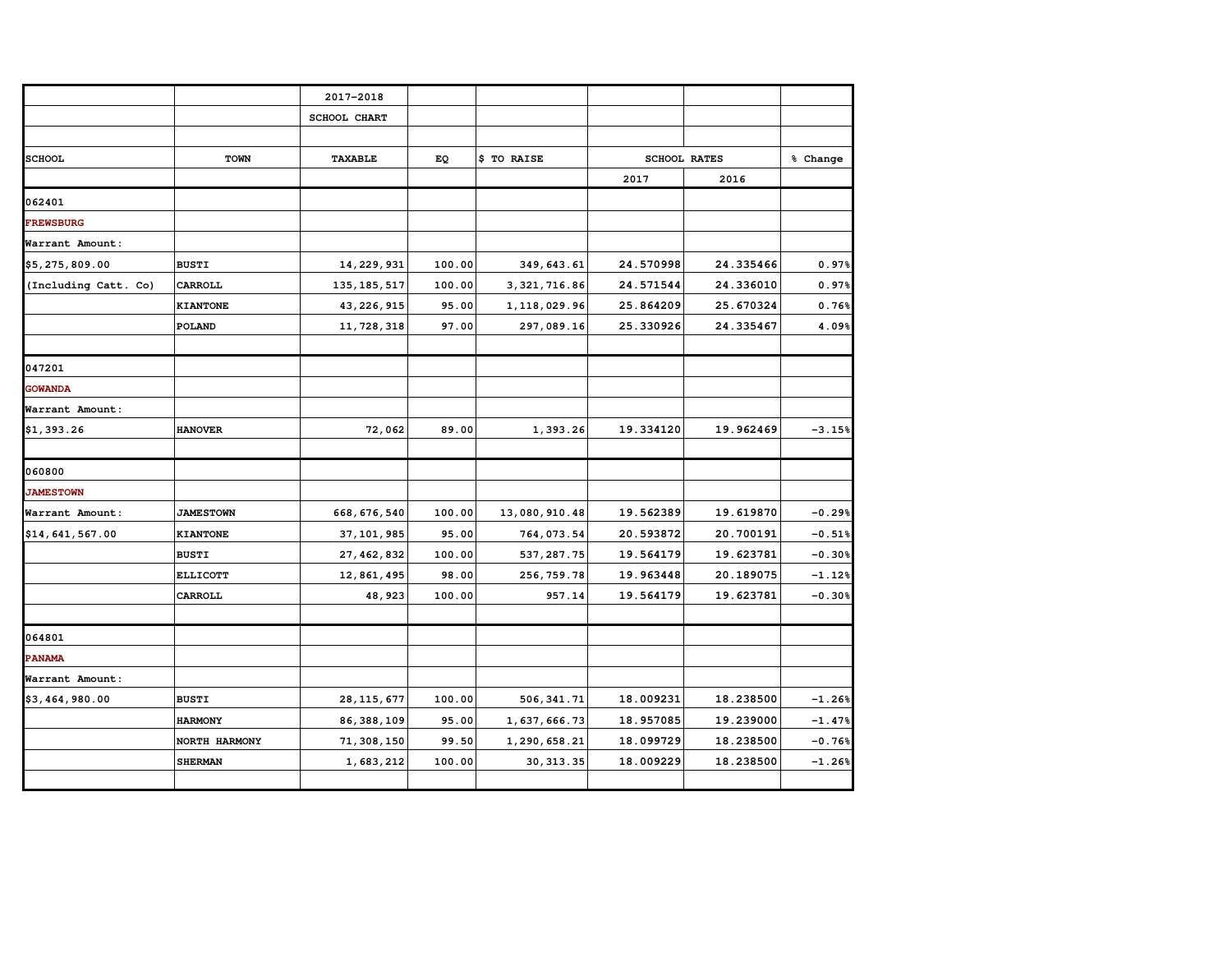|                      |                  | 2017-2018      |        |              |           |                     |          |
|----------------------|------------------|----------------|--------|--------------|-----------|---------------------|----------|
|                      |                  | SCHOOL CHART   |        |              |           |                     |          |
|                      |                  |                |        |              |           |                     |          |
| <b>SCHOOL</b>        | <b>TOWN</b>      | <b>TAXABLE</b> | EQ     | \$ TO RAISE  |           | <b>SCHOOL RATES</b> |          |
|                      |                  |                |        |              | 2017      | 2016                |          |
| 063001               |                  |                |        |              |           |                     |          |
| <b>PINE VALLEY</b>   |                  |                |        |              |           |                     |          |
| Warrant Amount:      |                  |                |        |              |           |                     |          |
| \$3,343,147.00       | <b>ARKWRIGHT</b> | 1,548,050      | 49.00  | 53,667.37    | 34.667726 | 34.087153           | 1.70%    |
| (Including Catt. Co) | <b>CHARLOTTE</b> | 1,554,058      | 95.00  | 27,788.50    | 17.881248 | 17.384448           | 2.86%    |
|                      | CHERRY CREEK     | 49,840,819     | 93.75  | 903,098.93   | 18.119665 | 17.631286           | 2.77%    |
|                      | <b>ELLINGTON</b> | 11, 195, 282   | 95.00  | 200, 185.62  | 17.881248 | 18.299419           | $-2.29%$ |
|                      | VILLENOVA        | 24, 369, 709   | 52.50  | 788, 519.57  | 32.356544 | 31.043657           | 4.23%    |
|                      |                  |                |        |              |           |                     |          |
| 047601               |                  |                |        |              |           |                     |          |
| <b>RANDOLPH</b>      |                  |                |        |              |           |                     |          |
| Warrant Amount:      |                  |                |        |              |           |                     |          |
| \$4,610,514.00       | <b>ELLINGTON</b> | 3,649,884      | 95.00  | 38,668.10    | 10.594337 | 10.650030           | $-0.52%$ |
| (Including Catt. Co) | POLAND           | 4,979,434      | 97.00  | 51,666.09    | 10.375897 | 10.117528           | 2.55%    |
|                      |                  |                |        |              |           |                     |          |
| 066201               |                  |                |        |              |           |                     |          |
| RIPLEY               |                  |                |        |              |           |                     |          |
| Warrant Amount:      |                  |                |        |              |           |                     |          |
| \$1,861,491.00       | <b>RIPLEY</b>    | 81, 972, 017   | 100.00 | 1,861,491.00 | 22.708859 | 22.750000           | $-0.18%$ |
|                      |                  |                |        |              |           |                     |          |
| 066601               |                  |                |        |              |           |                     |          |
| <b>SHERMAN</b>       |                  |                |        |              |           |                     |          |
| Warrant Amount:      |                  |                |        |              |           |                     |          |
| \$2,605,400.00       | CHAUTAUQUA       | 13, 667, 322   | 100.00 | 229, 396.00  | 16.784268 | 16.616421           | 1.01%    |
|                      | <b>CLYMER</b>    | 731,551        | 100.00 | 12,279.00    | 16.784886 | 16.616426           | 1.01%    |
|                      | FRENCH CREEK     | 4,848,238      | 100.00 | 81, 374.00   | 16.784242 | 16.616422           | 1.01%    |
|                      | <b>MINA</b>      | 34, 206, 265   | 100.00 | 574,128.00   | 16.784294 | 16.616422           | 1.01%    |
|                      | NORTH HARMONY    | 3,012,837      | 99.50  | 50,822.00    | 16.868486 | 16.616420           | 1.52%    |
|                      | <b>RIPLEY</b>    | 18, 247, 706   | 100.00 | 306, 275.00  | 16.784302 | 16.616421           | 1.01%    |
|                      | <b>SHERMAN</b>   | 67, 484, 942   | 100.00 | 1,132,686.00 | 16.784278 | 16.616422           | 1.01%    |
|                      | <b>WESTFIELD</b> | 9,891,077      | 76.00  | 218,440.00   | 22.084552 | 21.863711           | 1.01%    |
|                      |                  |                |        |              |           |                     |          |